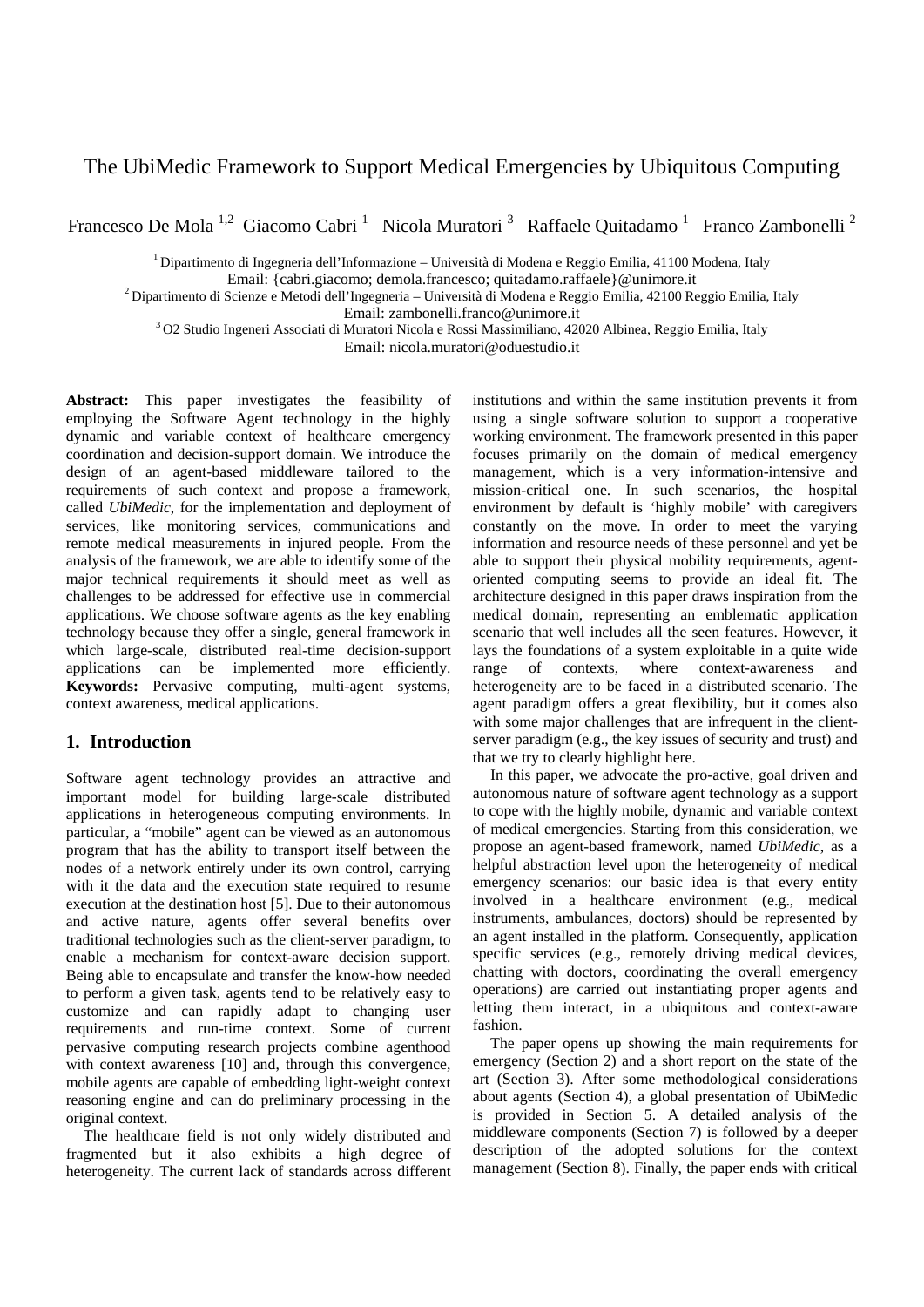evaluation and future challenges (Section 9), just before conclusions (Section 10).

## **2. Emergency Scenario Requirements**

The field of medical emergencies is much more dynamic and subject to context variability, compared to other telemedicine fields. It often presents difficulties in communications and even in physically reaching the place where first aid is needed. The efficiency of the assistance is an aspect of vital importance, so that all involved people (from healthcare workers to drivers) need to communicate, coordinate and access distributed resources in a very simple and fast way. Moreover, the scene of the accident is not a priori known and the employed resources (users and medical devices) must dynamically organize themselves in a temporary network, where communication links are established just in time. The technology to set up the communication links must also be chosen in real time depending on the particular context.

Therefore, it clearly emerges that the design of a suitable framework should fulfill some major requirements: first and foremost, it should provide an adequate degree of *dynamicity* and *context-awareness*, i.e. services should easily selfconfigure and adapt to the situation variability. The system must support the emergency staff to remotely monitor and coordinate the distributed resources in real time, allowing to successfully control critical situations and patients' health. In order to make the users as accustomed and familiar as possible to the system, *portability* is another important requirement to take into account, so that each operator can seamlessly access the system from her preferred machine. In addition, the integration of different devices and applications (*interoperability*) through open-source technologies and common standards brings further benefits: thanks to integration, users can access different services from the same device; distinct systems can communicate and interact more smoothly; the existing equipment of the healthcare service can interoperate with new systems and devices without headaches due to proprietary solutions and incompatibilities; efforts and results coming from different experiences can be unified and integrated to obtain a more and more complete system. Integration must be intended also in communications, combining multimedia means and different channels: on the one hand, users must have the possibility to choose the best communication mode (textual, vocal, video or combined) according to their needs; on the other hand, the system must automatically choose the most efficient communication technology among the available ones at runtime. *Reliability* and *fault-tolerance* to human errors are, in fact, an indispensable requirement in such a delicate field as emergency healthcare.

### **3. State of the Art**

The contemporary scenario of telemedicine applications presents several technological solutions, spread over different fields and use cases. However, most of the applications actually used in health care are often strictly confined to each particular experience, referred to specific companies and localities.

For example, let us consider the *LIFENET® System* by Medtronic Physio-Control [8], a multinational company that

provides a full range of services and complementary products that form an emergency cardiac care system. Twelve-lead electrocardiograms and other vital signs are measured on the patient through a device called *Lifepak 12*, a portable multifunctional monitor and defibrillator. This information can be transmitted by a Bluetooth connection toward the doctor's mobile phone or a *Lifenet EMS* (Emergency Medical System). This device, belonging to the ambulance equipment, is an electronic patient care reporting system (ePCR) implemented on a tablet PC: it can collect, elaborate and show all the data received from the Lifepak. Moreover, the same data can be sent by GSM or GPRS from the mobile phone to a receiving station (*Lifenet RS*), a PC installed in the hospital, where a specialist can give a second opinion to the doctors directly involved in facing the emergency.

This solution, as well as the other commercial products, has the heavy limitation of being completely closed and protected by patent rights, so that the system cannot communicate and integrate with other solutions. The limited possibility to access several services through a single integrated system is often underlined by staff in charge of medical and territorial emergencies. This implies also efficiency problems in resource employment and integration, because devices previously in use in a hospital can hardly be integrated with a new system made by a different company.

Moreover, the information technology is prevalently applied in telemedicine among hospitals and fixed health care centers, with the implementation of tele/videoconference and data transmission systems to ask for second opinions and to follow patients and treatments at a distance. Instead, the external scenario of medical and territorial emergencies still need deeper exploration, having to cope with a much more variable and complex context.

We can find interesting solutions in the field of eldercare [1], such as the six-month study conduced at the Honeywell Laboratories to implement the *Independent LifeStyle Assistant* (ILSA) [6]. This is an agent-based monitoring and supporting system to help elderly people to live more independently at home, by reducing caregivers load. It consists of a multi-agent system supporting continuous data monitoring via home-installed sensors. The collected data are processed to obtain response planning and machine learning. In particular, ILSA is implemented over the JADE agent platform. The project development met serious difficulties due to the use of agents: the agent paradigm turned out to be too expensive for a system presenting many centralized features, so that a simpler design would have been sufficient and more convenient.

On the other hand, if we consider the CodeBlue [13] experience, it seems closer to the emergency field, where distributed features are much more marked: CodeBlue is a combined hardware and software platform for medical sensor networks developed in a prototypal version at the Harvard University. Sensor networks consist of small, low-power and low-cost devices with limited computational and wireless communication capabilities. CodeBlue comprises a suite of protocols and services that let many types of devices coordinate their activities. Once again agents appeared unsuitable because of the extremely limited resources of the devices, where also other traditional approaches (like RPC and JVM) are not feasible for the same reason. Furthermore, the medical devices used to test CodeBlue, like a pulse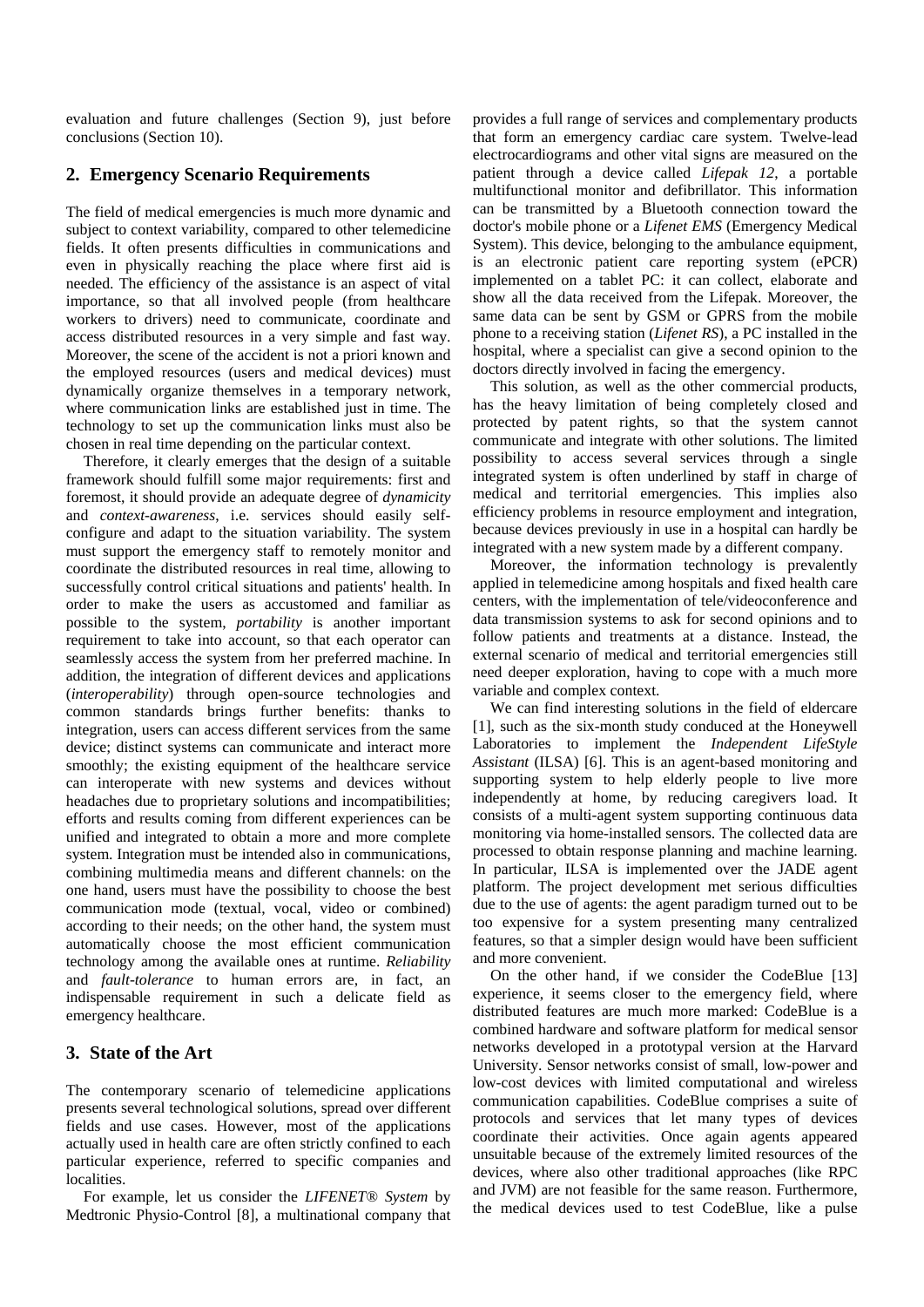oximeter and a two-lead electrocardiogram monitor, were developed ad hoc for the system.

## **4. The Agent Methodology**

Many peculiar issues in the medical domain, in particular those belonging to the emergency field, can be addressed very well with the conceptual and methodological tools provided by the agent technology [9]. Several reasons can motivate such a choice:

- each component of a multi-agent system can run on a different machine, fitting very well distributed scenarios, such as the emergency assistance one;
- thanks to their *sociality*, agents can interact, coordinate and cooperate to reach common objectives, reflecting what the different emergency units must actually do in their work;
- medical domain problems are intrinsically complex: multi-agent systems adopt decomposition techniques to tackle complex problems, partitioning the problem space into smaller tasks; this helps the system's designer focusing on some simpler portions of the system, deferring global more complex decisions to the last design stages [2];
- *proactivity* is another feature of software agents: a proactive agent is able to select useful actions depending on the perceived context and the explicit user intervention; this can facilitate the course of operations when maximum efficiency is required:
- the agent paradigm provides a model in which autonomous entities (i.e. agents) are assigned high-level goals to achieve and they have the reasoning capability required to take decisions by their own: they interact and mutually cooperate, keeping at the same time a certain degree of independence related to internal organization, information ownership and responsibility level, fitting very well the different institutions involved during an emergency (e.g., hospital, fire brigade, civil defence,...);
- finally, agent mobility could be beneficial in external dynamic contexts, such as those of emergencies and accidents, where the location is an unpredictable variable.



Fig. 1. A layered view of the architecture.

The adoption of the multi-agent paradigm, however, comes at the cost of an increased development effort. On the one hand,

the agent paradigm provides a methodology to deal with the domain complexity using high-level abstractions, but on the other hand, the agent adoption itself can make the development process more expensive. Other experiences have already highlighted these difficulties [6], but we argue that an appropriate architecture is mandatory to tackle medical emergency issues. Taking into account such pros and cons of agent-based software engineering, we propose a useful middleware that provides a whole set of facilities for users and application services: the main prerogative of this system is that it can integrate even non agent-oriented services and applications, transparently enriching them with an "agent wrapper": through a properly studied architecture (described in the following Sections), the system can exploit the benefits of a MAS (Multi-Agent System) and limit the mentioned development process difficulties.

## **5. UbiMedic: A Prototype to Support Medical Emergencies**

*UbiMedic* is a research work aimed at building a distributed context-aware platform with mobile agents implementing helpful services for user applications. The middleware is an agent-based framework and is designed taking into consideration the importance of portability even on small devices (e.g., PDAs or other limited user's terminals). Before starting the analysis of UbiMedic internals, some concepts are worth being clarified. UbiMedic is an extensible medical emergency platform, where many different *application services* can be deployed. These services comprise *user application services* and *built-in services*. The former are implemented by programmers as Java modules, easily installed into the system by the end users and can implement custom applications (e.g., special monitoring applications, a shared agenda, a chat, etc.). Built-in services are embedded into the platform and are usually general-purpose facilities offered to users and to other application services. The most interesting typology of built-in service is represented by *medical device drivers*. These are services used to access a medical device (e.g., an electrocardiograph or a pulse oximetry sensor) and are implemented by the various device manufacturers to facilitate the monitoring and control of their instruments.

The proposed system relies on a middleware built upon the operating system, whose services are available to several kinds of applications of the upper level (see Fig. 1). The middleware layers offer both low and high level services (discussed later), to grant dynamicity and context-awareness features to the system. In the following Subsections, we will examine one by one every layer of the UbiMedic architecture, starting from the application services layer.

## **6. Application Service Layer**

The possible applications that can benefit from the facilities in the UbiMedic framework spread over a wide range of medical emergencies support tools: from a resource explorer, to textual and vocal chat, medical device interactions, on-map location, shared agenda, data storage, logging, administration tools, and so on. *Application services* are designed and implemented separately from each others: they can be installed as independent modules, progressively enriching the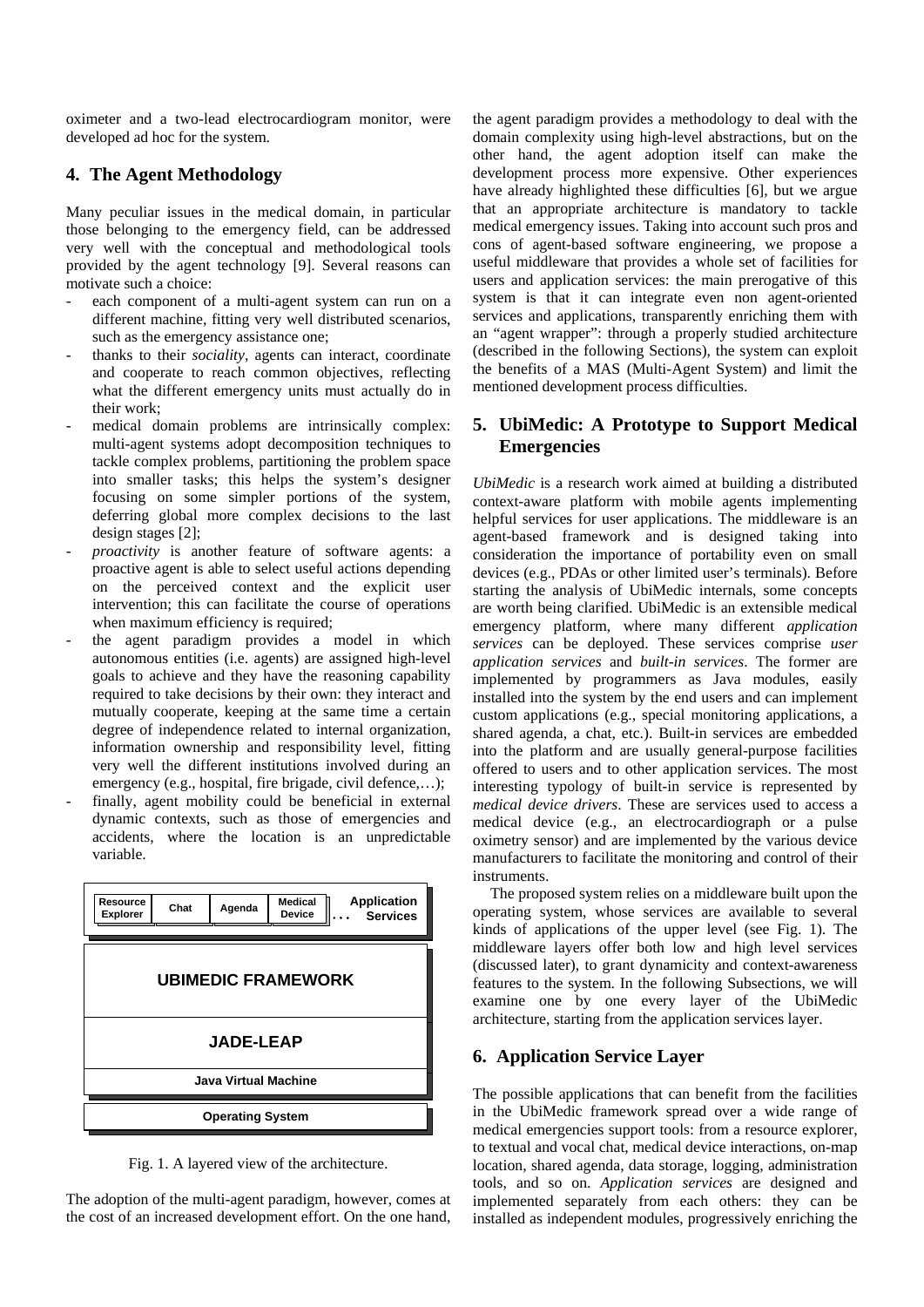system with new available functionalities. Furthermore, it is by no means required that these software modules are agentbased applications (e.g., they can be legacy Java applications). The seamless integration of non agent-oriented applications within an agent platform demanded the conception of a proper service model.



Fig. 2. The main classes of the applications.

- An *application service* is composed of three entities (Fig. 2):
- (i) the *Service* class, which exposes a public shared interface for a generic UbiMedic application, like the ones listed above;
- (ii) an *application specific class*, extending the Service superclass, which contains the code implementing the particular functionalities of the application;
- (iii) a *Service Agent*, univocally associated to each instantiated service, which is the entity representing the instance of the application in the agent platform; this agent is responsible for invoking the service methods of the application, acting as a mediator between the application classes and the rest of the multi-agent system.

In practice, if a developer wants to add a new application service, he has just to implement a class inheriting from *Service*, specifying its own logic. As mentioned above, the methods to interface the application class with the Service Agent are exposed as a standard interface by the Service class. As a consequence, each application is implemented as a plain Java application, ideally without any knowledge of the agent paradigm underneath. The advantage of this approach is in the fact that all those tricky issues, related to the used agent technology, are completely transparent to the user.

For example, we can list here a few essential application services:

- *Resource Explorer*: each user connecting to the system will always start this service first. The application provides a complete graphical view of all the connected resources (users and devices). The view is personal, according to user's profile and visibility permissions, and can be organized in trees, grouping the identities on the base of their typology. The Resource Explorer, through the mediation of the Request Manager (see the next section), must interrogate principally the Discovery service (see later) to collect information about connected resources.
- *Chat*: a real-time communication channel among connected users. It can be textual, vocal or video, to meet all

coordination needs during an emergency. It can be started selecting the receiver from the list shown by the Resource Explorer.

The advantages of using an agent-based framework could be clarified if we refer to the potentialities added to applications thanks to the cooperative and proactivity properties of agents. In fact, let us consider, for example, a patient needing an emergency hospital admission: exploiting the agent social ability, the system can collect information about hospitals and means of transportation in that region and choose the best destination hospital according to several deciding elements (such as geographic distance, room and doctors availability, instrument and medicine equipment). For instance, the application could discover a helicopter approaching the region, so that other farther hospitals could be automatically taken into consideration for the best solution.

#### **6.1.1 Medical Device Drivers: a Key UbiMedic Service**

As already said, the interaction with a medical device is a first-class built-in application service in UbiMedic. The remote interaction with a medical device consists in visualizing its measured values and, if possible, in sending some requests to drive the device. Medical device drivers are agent-based services implemented by manufactures according to the general service model explained above. When a user (e.g., a specialist doctor) wants to verify the vital signs coming from a remote device, he has to ask the system for the *medical device service* suitable for that specific device. The distributed and unpredictable nature of remote device monitoring makes convenient having a more distributed implementation of the service than the centralized one. In other words, we still have a generic Service Agent class installed in UbiMedic, implementing many functionalities useful for the application services (e.g., communication and data logging facilities). Nonetheless, other important pieces of the service logic are scattered across a set of three kinds of agents instantiated for each device (see Fig. 3):

- (i) a *User Interface Agent* (UIA) responsible for managing user interactions, by means of a more or less complex GUI (Graphical User Interface);
- (ii) a *Physical Resource Interface Agent* (PRIA), which has to collect and make available, to requesters all over the platform, the patient's vital signs measured by medical devices;
- (iii) a *Proxy Agent* (PA) which includes the proper logic to process and filter the collected data according to the specific source/device and to the particular goals of the application. This agent extends the Service Agent exploiting its general purpose facilities for application services.

Each time a user, through her graphical interface, wants to interact with a medical device, a proxy agent is generated and acts as a mediator between the two entities (i.e. the UIA and the PRIA). Having a PA associated with the UIA relieves the user's device (maybe with limited resources) of the burden of executing the bulk of the code, letting the system choose the best location where to move and execute the PA, considering the amount and type of needed resources.

For example, let us consider a first aid case study, where an ambulance with some volunteers reaches the place of a car accident: the caregivers start the detection of a patient's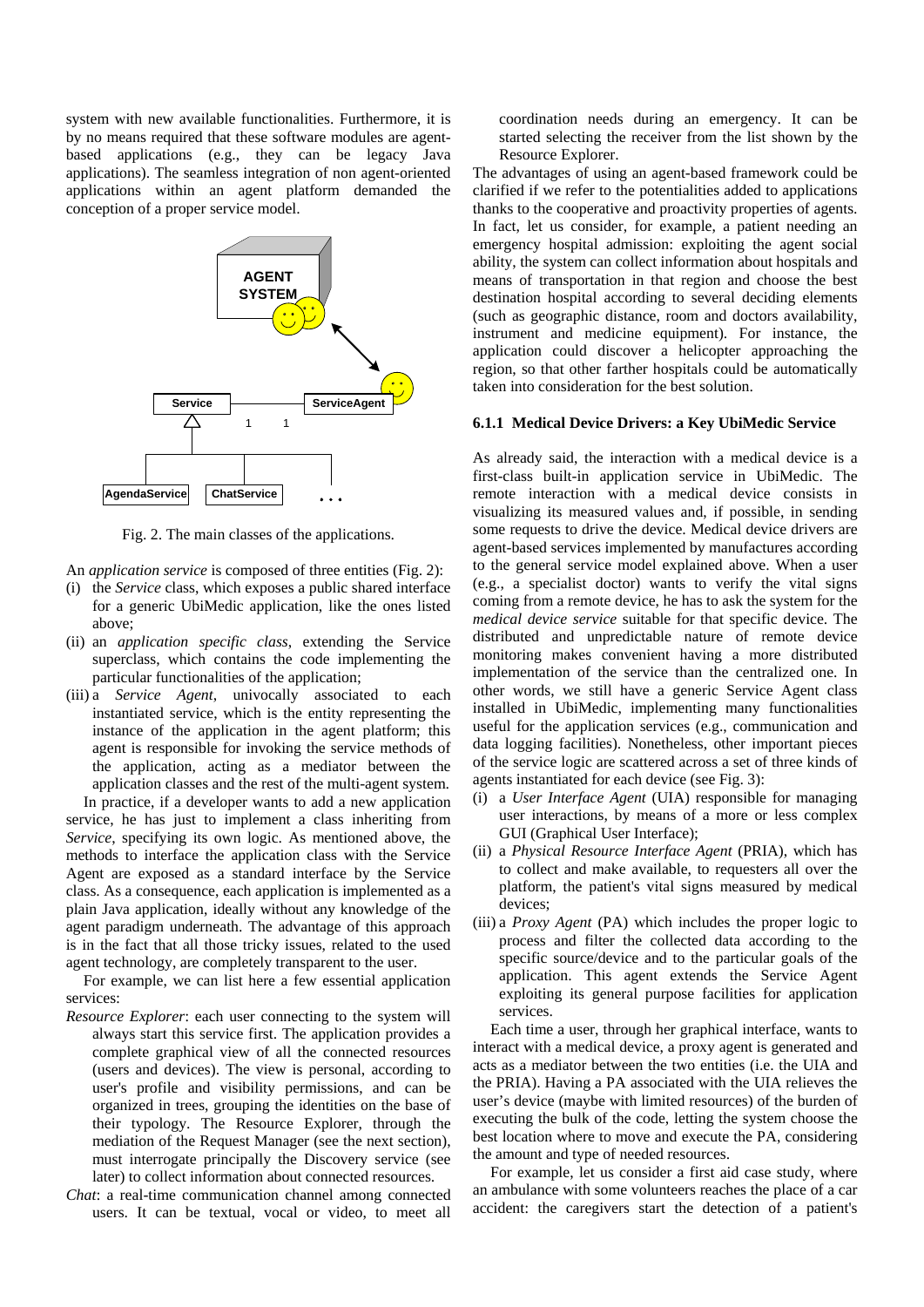electrocardiogram, which is automatically transmitted to obtain some specialists' second opinion. The agent-based system is able to choose the most efficient available communication link, select all the actors that should be involved to obtain a second opinion (e.g., the connected cardiologist) and perform the data processing needed to send them the electrocardiogram. In fact, a doctor must be reachable even if he is moving with a limited device, like a cellphone, needing a proper transcoding of the information the device can't support by itself: a mobile PA comes in help performing the data transcoding on a more capable node. This way, we can achieve increased portability of user's applications on a wider range of computational devices.



Fig. 3. The three agent typologies of a medical device application service

## **6.2 The Middleware**

The middleware is composed of three main layers, described in the following. We chose to exploit existent and standard technologies to reduce the implementation work, to grant more flexibility and openness.

Just a layer upon the operating system, we have the *Java Virtual Machine (JVM)* as the common execution environment to deploy the same application on different systems and platforms. It is the lowest layer of the middleware and it helps achieving isolation from the underlying hardware/OS. There are different JVMs that can be installed and configured to run on resource-constrained devices (such as the Java 2 Micro Edition), granting a good degree of portability to the system.

A *multi-agent platform* provides all the facilities to administrate a multi-agent system, ensuring the needed supports for agent's life-cycle, their interactions, coordination and mobility. As already said, the agent paradigm can be the best fit to model a complex system in a dynamic and distributed environment, like healthcare and medical emergency scenarios. The chosen platform, JADE [7], is a FIPA-compliant framework, Java-based, providing some useful services to implement inter-agent communication, node UDP monitoring, security and fault-tolerance features. The LEAP distribution enables FIPA agents to execute also on lightweight devices, such as mobile phones or PDAs running the JVM.

The proposed *UbiMedic framework* is a layer of the middleware implementing context-awareness over the JADE multi-agent platform. It is composed of several modules, grouped into two main levels: *low level services,* which are responsible for environment monitoring and the interactions

with it; *high level services,* implementing more sophisticated and evolved functionalities, directly used by the application layer. The UbiMedic framework is detailed in the next section.

#### **7. UbiMedic Framework**

UbiMedic is an agent-based middleware, implemented on top of JADE. Fig. 4 shows the low and high level services composing the framework, detailed in the following subsections. We anticipate that each module in the presented architecture is implemented by means of one or more agents (e.g., the Authorization Agent or the Session Factory Agent). The scope of these agents will be clearer in Section 6.

Before diving into UbiMedic internal services, a few words must be spent to explain our vision of the "context" concept, because this will make the subsequent discussion easier to understand. We found useful to distinguish between *session context* and *physical environment context*: the former refers to the situation of each identity in the system, its preferences, authorizations and policies; the latter comprises instead information about the surrounding environment, i.e. device computational capabilities, connectivity and so forth. Every change in both the context typologies triggers an *event* that must be collected and efficiently delivered to the interested agents in the system: this is exactly the functionality of the vertical module *Event Manager* depicted in Fig. 4 and discussed later.



Fig. 4. The UbiMedic framework

### **7.1 Low Level Services**

Low level facilities include six modules representing the core services of the system:

Authentication. This module verifies the credentials of the identities trying to access the system. By "identity" we mean not only each password-enabled user, but also all the active resources (e.g., medical devices) which connect to the system. Since a user can access the system through different devices, he must each time manually specify his credentials; the medical device credentials are automatically exposed instead by the corresponding Physical Resource Interface Agent (PRIA), once properly preconfigured. The Authentication module allows new connection requests if the requesting identity has the right credentials, which are maintained in a database, associated to each identity.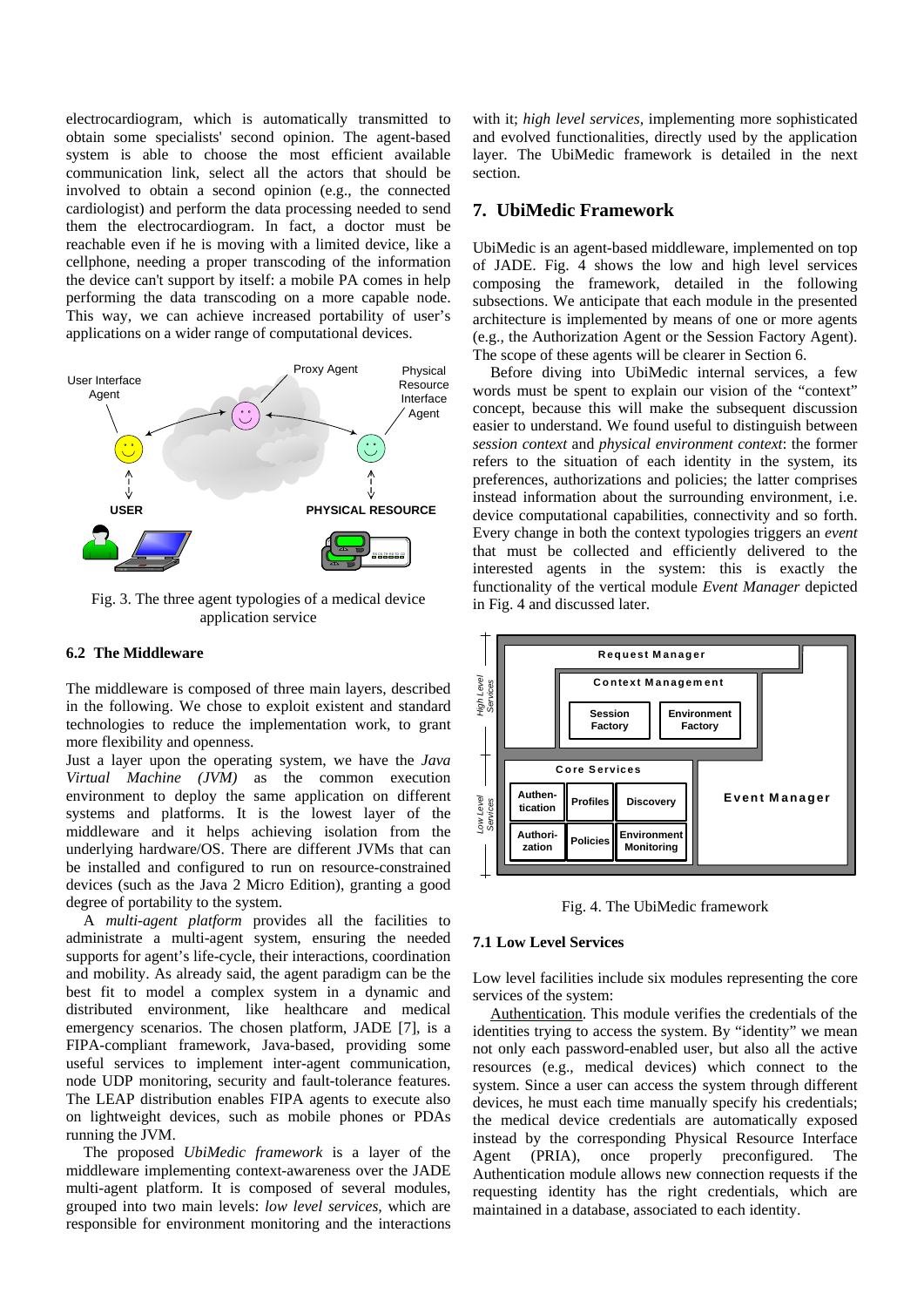Authorization. It is the facility governing all the actions that identities can perform after joining the platform. Permissions and rules are stored in a database according to the RBAC model [12], where multiple roles can be assigned to each identity, and each role can be assigned multiple permissions. The defined permissions regulate each possible action, from resource access to agent social life. No action can be performed without the acknowledgement of the Authorization module. More details about the RBAC implementation are discussed in Section 8.3.

Profiles. We call "profiles" all the generic parameters defining some identities' preferences, such as user's customization and device working parameters. The corresponding core service, wrapped in the "profiles" module, retrieves these fields once again from a database and updates them, when any parameters of a preference are modified.

Policies with the term "policy" we intend preconfigured operations an identity must perform in response to some trigger events happened in the environment. This module allows the association of these actions to each identity in the platform, in a similar way to permissions and profiles.

Discovery. This module monitors in real time the available resources and the identities present in the system. Its aim is to show a continuously updated vision of the environment where the identities live. It acts as a mediator between the connected identities, which have to register in and deregister from the discovery module, and the below JADE directory and yellow pages services. The Discovery module is able to automatically perceive changes in the connected identities and to start searching agents according to the identity's requirements and the registered features.

Environment monitoring. This is a monitoring service of all the context features in the physical environments where each identity is running. The physical environment can dynamically change depending on the localization of a medical device, its computational capabilities, the availability of network access point and the occurring of some external events. While the previous modules are mainly about context session information, the Environment Monitoring deals with the physical aspects of the context. Together they constitute the primary information-collecting phase, at the base of context-awareness implementation.

### **7.2 The Event Manager**

This module collects all the context change notifications, received from the application level and the other middleware modules, and dispatches them to the interested entities The Event Manager, differently from the other modules, can be considered a vertical service because of its ability to interact with both low and high middleware layers and application services. To overcome the disadvantages related to the centralization of this service (such as bottleneck and a lot of traffic only for the notification transmission) the system can be configured as a federation of Event Managers, each one competent in a limited locality, achieving better system scalability (see Section 1.1 for further design issues on this topic).

#### **7.3 High Level Services**

High level facilities can be divided into *context management* and *request management*. The Co*ntext Management* layer manages context information of each identity in the system and defines the data structures to keep this information updated. It is composed of two modules, reflecting the context partition previously introduced:

Session factory. This module generates the necessary objects to let identities access the system. As already said, by session information we mean all those roles, permissions, profiles and policies related to an identity. Whenever a user or a resource attempt a connection to the system, the Session Factory collects all session information provided by core services (querying in particular the Authentication, Authorization, Profiles and Policies agents) and assigns them to a particular agent, called *Context Agent* (see Section 8.1 for more details), univocally associated with the new session of the identity. The identity is represented hereafter in the system by its Context Agent, containing all the context information initially provided by the Session Factory and kept updated through the interaction with the Event Manager.

Environment factory. This module collects all the physical context information perceived by the low level Environment Monitoring service and generates an *Environment Context Agent* related to the particular location where an identity is running. This agent encapsulates context information that are location-dependent (each node has its own associated Environment Context Agent): if the identity moves to a different location, or the surrounding environment changes, the Environment Factory transparently performs the substitution of the old Environment Context Agent or it updates its information.

The *Request Manager* is instead the layer that receives and tries to satisfy the requests of the various identities to access resources and functionalities. The identities have always to contact the Request Manager before performing any action in the system. Each request is analyzed and executed according to the context state: the action is performed only if both the physical context (e.g., availability of memory and bandwidth) and the session information (e.g., permissions and profiles) are consistent with its execution. The Request Manager works in tight relationship with the Context Management layer to know when to allow the received request. If allowed, the requested resources or the execution results are returned to the initial identity.

## **8. Context Management Details**

UbiMedic requires context-awareness for the correct execution of the applicative services. For example, the framework must perceive if the bandwidth falls down to timely switch the ECG transmissions in progress on a more available communication channel; in addition, the framework is expected to instantly discover and update the list of connected identities, to let practitioners always be aware of the human and physical available resources.

In the following subsections we focus on the UbiMedic context management, showing in deeper details the existing interactions among the involved agents and discussing some distributed solutions to improve scalability. In particular we will consider "authorization" as one of the aspect representing a significant part of context information.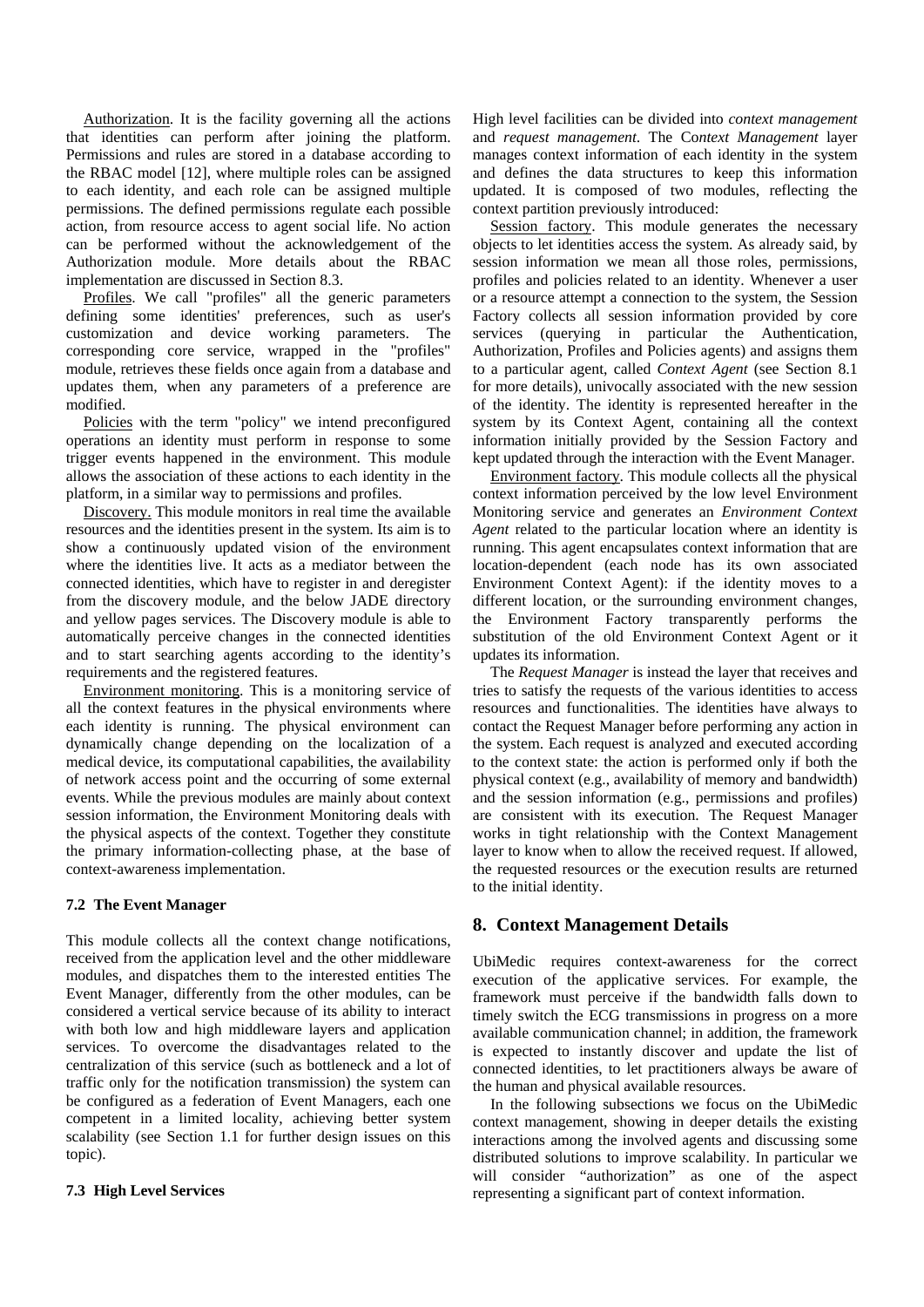#### **8.1 Context Generation and Update**

As we noticed above, the services at the application level and the identities that joined the platform (both human and physical resources) must be informed of context changes. The mentioned *Context Agent* is associated to each identity accessing the system. The Context Agent is the entity representing a person or a device in the agent platform: it includes and keeps up to date all the context information of the related identity, making them available to other applications and identities requiring this kind of context awareness. Let us consider a distributed application that has to transfer data to a remote device: this application must be aware of the context of the receiver device, e.g., it must be aware of the data format understood by the receiver and of its computational capabilities, in order to perform the necessary transcoding before delivering the data.

The Context Agent is the contact agent to begin an interaction with the person or the physical resource it is related to. It provides all the information about the considered identity gathered from the low level services locally running on the node where the identity lives and from the centralized services keeping its personal settings. When a new identity joins the platform and its Context Agent is created, the Environment Factory Agent and the Session Factory Agent collect the needed information: in particular, the former contacts the low level services providing information about

the local physical environment (transition number 1 in Fig. 5), and the latter interacts with those services in charge of providing general parameters and permissions related to the identity (transition 3 in Fig. 5). Both the agents send the obtained information to the just created Context Agent (transitions 2, 4). Since that moment, every change of these information are notified to the Context Agent, which must always be up to date. To this purpose, we introduced the already quoted *Event Manager*: low level services always notify any detected modification in their information domain to the same Event Manager (transition number 5). The Event Manager will forward the notifications to the interested agents, like the Context Agents of the identities involved in the context modifications and/or the application services interacting with the same entities (transitions 6, 7). An a priori registration to the Event Manager's notification service is needed: each agent must contact the Event Manager to specify the kinds of events it is interested in. The registration can be done at instantiation time and successively updated during all the agent life cycle. Similarly to the low level services, also the applicative ones can notify context modifications (e.g., the kind of currently active application services for each identity): the context events are always sent to the Event Manager (transition 8) and then delivered to the proper receivers, both Context Agents and other application services (transitions 9, 10).



Fig. 5. General context management representation.

### **8.2 Event Management Issues**

As just noticed, the Event Manager waits for subscription requests coming from all the agents interested in the context changes, receives all the context event messages in the whole platform and delivers them to the proper subscribed agents. If this *centralized solution* makes the event management easier to develop (for the logical separation of event detection from routing and message delivery), on the other hand it would likely be inefficient because of the huge amount of traffic generated by the events inevitably produced in dynamic contexts, like the emergency ones. Alternatively, a *fully distributed solution* would mean a relevant increase of the system complexity, for the intelligence each low middleware service should have to deliver their notifications in a sort of "network of scattered event managers". Besides, the identity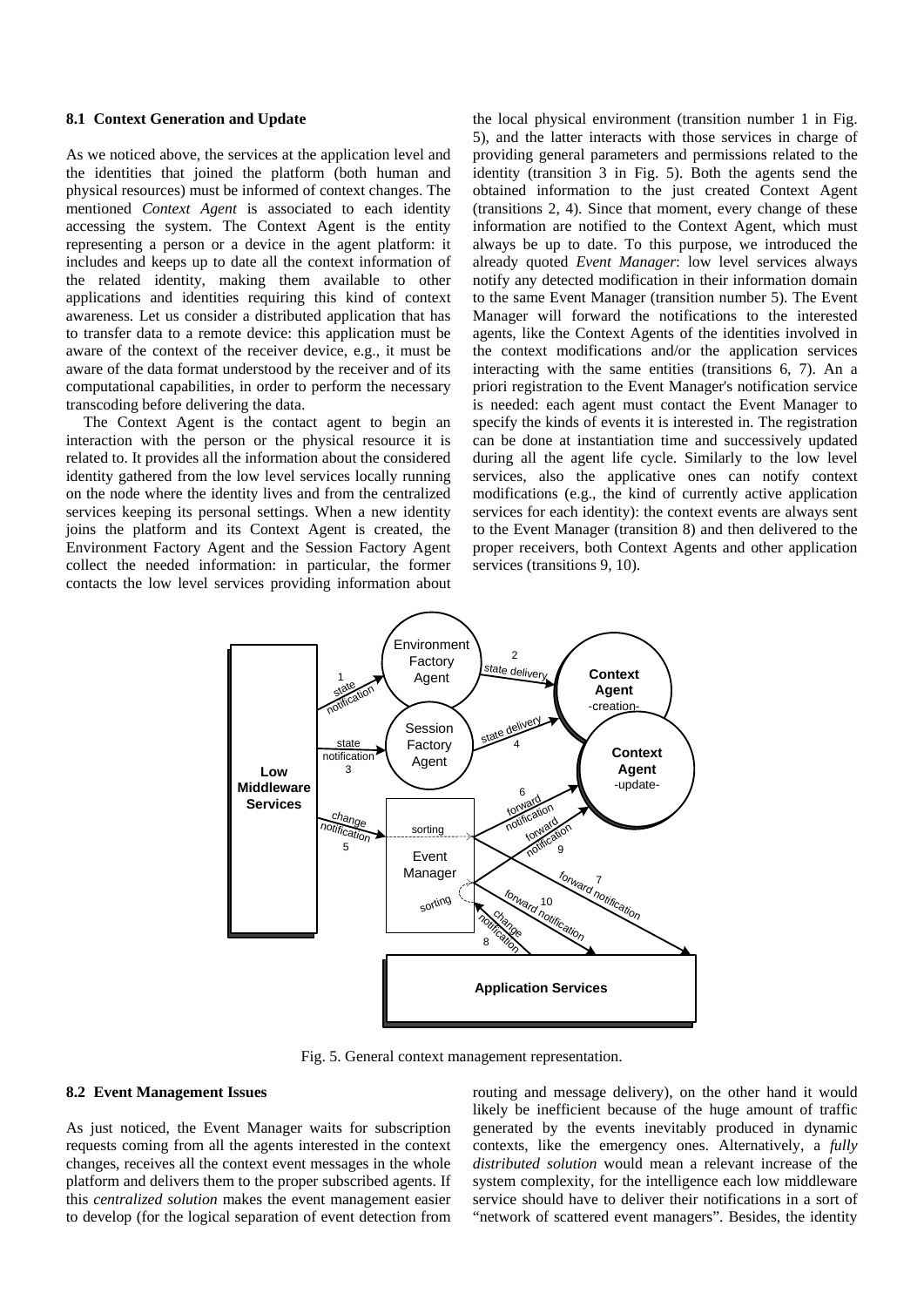subscriptions for context change notifications should be replicated for each service and node, with additional resource consumption and consistency issues.

An *intermediate solution based on local areas* is proposed, combining the two approaches: the event management is decentralized in local areas, inside which a Local Event Manager has a centralized behavior analogue to the previously described one. Instead of a single Event Manager in the system, there can be several Local Event Managers, one for each identified local area (Fig. 6). First of all, the system must be divided in such local areas: they can be localized after analyzing the traffic generated from the context event notifications. The system administrator must then apply the best criteria (depending on the nature of the organizations adopting the system, with their own administrative rules and functional dependences among the actors) and try to optimize the area definitions, minimizing inter-areas communications. In other words, each area should group all the entities interested in the context changes regarding their own area. Each agent subscribes only to the Local Event Manager of its area and the generated notification traffic is mostly confined within such area. Whenever an identity needs notifications about the context of another local area (e.g., if an application service agent is communicating with an agent belonging to a different area, sending vital signs data for a second opinion by a remote doctor), it must still send the subscription request to his Local Event Manager, which will forward the request to the Local Event Manager of the interested area. When the second Event Manager detects a context change for which it received the subscription, it delivers the message directly to the interested identity in the first local area: this is the only inter-areas communication due to the context management the administrator must minimize with the most suitable area identification.



#### Fig. 6. Distributed solution for the Event Manager implementation.

A suitable implementation of this hybrid approach can be developed on the JADE framework, through the creation of multiple agent platforms, where each one fits a single local area. A single Local Event Manager lives in every platform and is responsible for keeping in touch with the adjacent Local Event Managers living in other platforms. New

autonomous platforms can be increasingly added to UbiMedic, making the whole system more scalable.

Besides, this multiple platform solution fulfills also the autonomy requirement of the different organizations adopting the system, often very heterogeneous from each others. In fact, considering that different independent organizations can participate in the same emergency scenario (e.g., health care system and fire brigade), they could hardly accept to share the same platform regardless of their own internal rules and administration. In our agent perspective [2], each organization is free to define its internal business rules and agent responsibilities, including the preferred authorization system. These platforms can implement their own centralized services, without excluding the possibility of interaction between them, by means of inter-platform communication. Therefore, the coordination among the different organizations involved in the emergency care is allowed, though preserving their autonomy.

#### **8.3 The Authorization Control**

Authorization constitutes an important part of the contextual information to control the several actors in the platform. As pointed out in Section 7.1 an RBAC approach [12] is proposed, for the flexibility of adopting roles with permissions associated to the system identities. In the standard RBAC model there are two many-to-many relationships: between identities and roles and, on the other hand, between roles and permissions (Fig. 7 (a)). UbiMedic, instead, adopts a slightly modified version, where the second many-to-many relationship is replaced by a one-to-one relationship between roles and a new entity named *Access Policy* (Fig. 7 (b)).



Fig. 7. The standard RBAC model (a) and the UbiMedic implementation (b).

Such an implementation offers the possibility of better expressing permissions in the form of more complex rules using suitable declarative languages, such as Ponder [11] or Drools [4]. This requires the adoption of some related parsers and interpreters to integrate these languages in the system.

The authorization data are stored in a centralized database and the *Authorization Agent* is the only delegated to access and deliver the permissions on request. It provides the administration utilities for the permission update and answers to other agents requests. However, both for safety reasons and for a coherent separation of concerns among the middleware levels, the single agents can't directly access the authorization module, but an intermediate component is always involved. When a Context Agent is created (as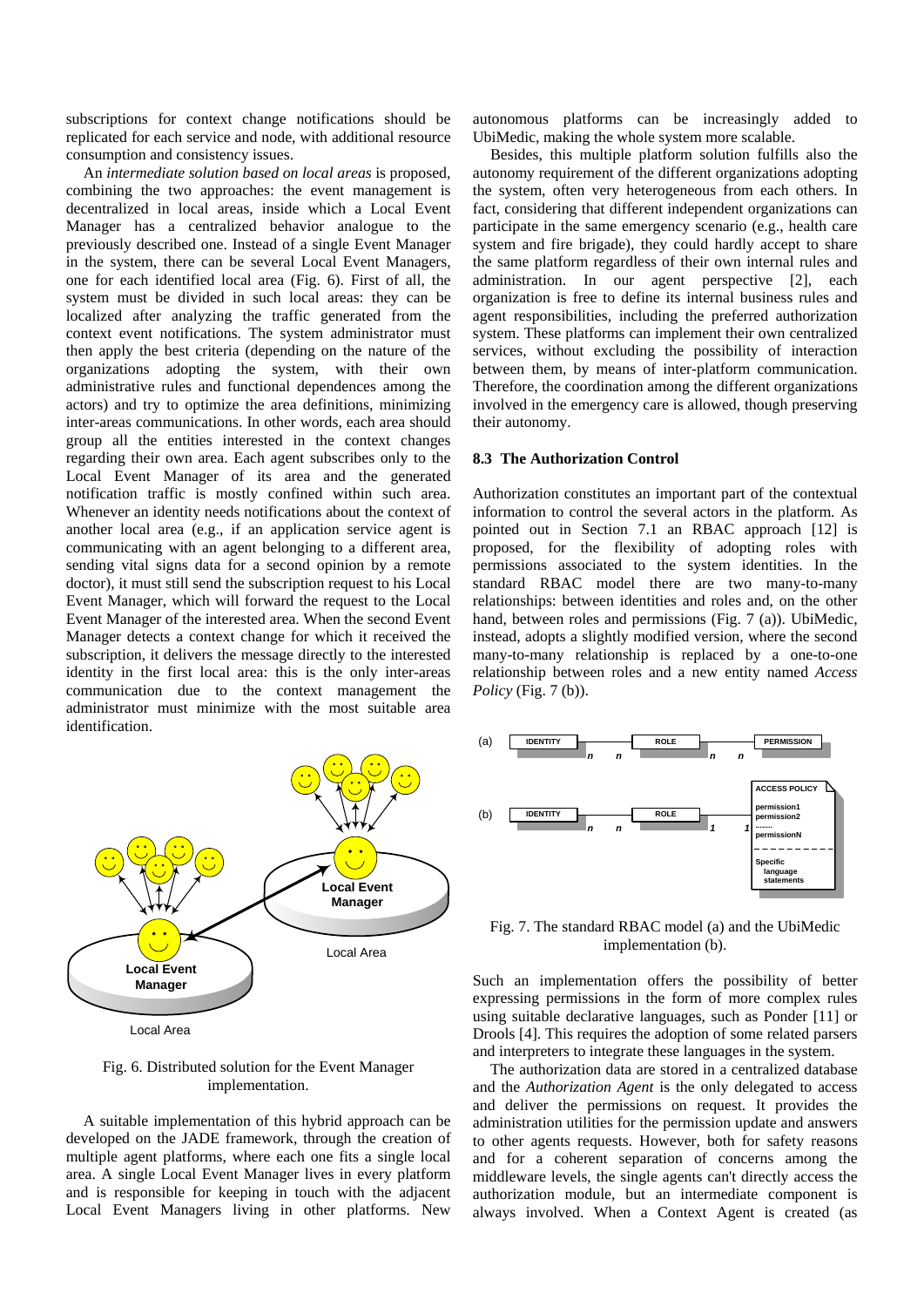described in the previous Section) the already quoted Session Factory Agent is the responsible for collecting all the required session information for the identity, including the proper permissions (

Fig. 8 (a)). Now the identities' authorization data can be stored in their own Context Agent. For any subsequent authorization request (

Fig. 8 (b)), each identity and application service can interact with other agents through the intercession of the Request Manager Agent and access the permission rules stored in the Context Agents to contact.

## **9. Critical Evaluation and Future Challenges**

Throughout this paper, the architecture of the UbiMedic platform has been outlined, while in this final section we will evaluate the different peculiarities of this framework, compared to the related work.



Fig. 8. Agent relations in retrieving authorization data.

Most healthcare systems are focused on some particular application scenarios: e.g., LIFENET provides cardiac emergency services, ILSA deals with monitoring of elderly people, etc. UbiMedic is proposed as a *general* medical emergency platform, to be installed in hospitals, ambulances and other healthcare organizations. In addition, even though UbiMedic has been designed for medical purposes, it is suitable to a wide range of different applications: it can be used in any field requiring a *pervasive*, *dynamic* and *contextaware* system. It has already been stressed the key importance of giving applications an up-to-date view of the situation around them, so that they can take intelligent and informed actions. Situational data are captured by environment-embedded sensors and other mobile devices and are stored in the described Context Agents, available to other entities in the platform.

Thanks to its generality, UbiMedic can *offer the* 

*programmer the power of mobile agents, even without requiring an agent-based design*. There are, in fact, many applications that would greatly benefit from an agent-oriented design, in particular those applications where several distributed components have to cooperate towards the achievement of a common goal (e.g., several agents collaborating to find the shortest path to a certain hospital). However, other applications (legacy applications, in particular) do not need the complexity of agents at designtime, although this does not imply that they cannot participate in a MAS: thanks to the Service Agent intermediation, they interact with other services exchanging ACL (Agent Communication Language) messages and are thus fully integrated in the agent platform. The adopted service model has therefore the potential to overcome most of the difficulties that many agent proposals run into (refer to the ILSA project quoted in Section 3).

The other outstanding asset of UbiMedic is its *extensible support for heterogeneous medical devices*, which is by no means the case of the analyzed related work: in these systems the management is hardwired into the platform and can only cope with certain special medical devices (e.g., the Lifepak 12 presented in Section 3). This represents a heavy limitation for the organizations that have to adopt such systems, because they cannot fully exploit their existent instrumentation. The UbiMedic approach to the device integration problem, by means of the three agents described in Section 6.1.1, allows first device manufactures and then programmers to easily integrated their products and make them accessible throughout the distributed platform. Furthermore, even more resource-constrained devices are supported, thanks to the adaptivity and mobility features of the PRIA agent of Section 6.1.1.

Apart from these relevant benefits, there are some other practical issues that have still to be addressed and some problems have to be solved before UbiMedic or a similar middleware could really be used in healthcare commercial applications. Some issues are strictly related to the adopted agent technology [14], while others are more general and inherent to the real world of the application field [9]. An overview of many of these future challenges is given in the following subsections.

#### **9.1 Security**

First of all, security is a very important matter: it is a fundamental issue, concerning both information confidentiality and authorized operations. Many of medical information are subject to privacy protection; they often cannot be made public to other people except those directly involved. On the other hand, the requested tasks during a medical and territorial emergency are very delicate and imply high responsibilities. The middleware technology must grant a secure implementation for accessing the information and avoiding unauthorized actions. While inter-agent communications can be encrypted to save confidentiality, the authentication of mobile and autonomous agents could be more difficult. Furthermore, both the agents and the nodes where they are running have to protect themselves, the former against malicious nodes, and the latter against malicious agents [14]. Both the entities, in fact, could potentially try to attack respectively the node to exploit or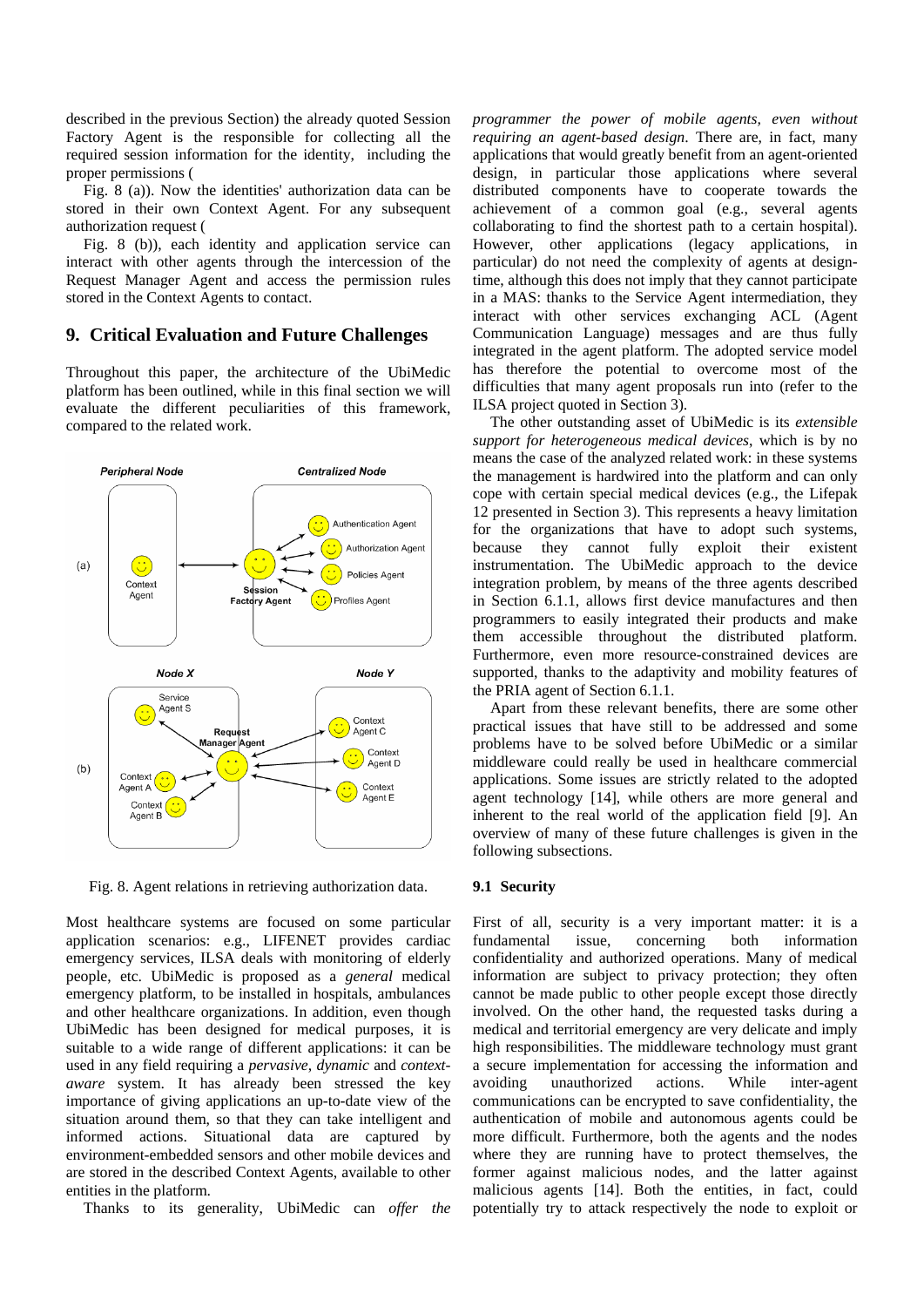damage its resources and the agent to take out its secrets. New technological solutions would be very useful in security issues, but on the other hand a possible way to partially face the problem could be to communicate each sensible piece of information between the agent and a central secure repository node, so that the agent carries no secret information during the migration.

#### **9.2 Communication Standards and Common Ontologies**

A system able to integrate different sources and applications has to exploit open and shared protocols. On the other hand, medical devices and other applications should as well be compliant with these protocols so as to be integrated into the system. But both devices and existing medical applications are often closed and proprietary solutions. These topics have been further analyzed in [3], where the concept of *roles* has been proposed as a concrete solution to the device integration problem and to its commercial implications.

Moreover, shared communication standards and complete common medical ontologies, indispensable to achieve effective integration and portability, are not used or do not exist at present.

#### **9.3 Legal Conformity**

All healthcare activities are strictly regulated by laws and professional rules, which can differ on the base of local, national and international regulations. Besides, specific rules are defined for electronically conducted activities in substitution of traditional non-technological procedures. In particular, a multi-agent system, under an agent form, can represent official organizations and legal entities cooperating to reach some common goals. All these individuals have to respect some laws and deontological rules, which have to be reflected in the multi-agent system. Finally, many other regulations will be formalized in the future, with the adoption and diffusion of such systems.

#### **9.4 Social and Professional Acceptance**

Doctors and other health-care professionals run often into difficulties when new technological solutions are proposed to support their work. It can be hard for people used to work in a traditional or simply different way to adapt themselves to new methodologies, especially if they have no much time to care about these technology aspects. For these reasons, a system supporting medical emergencies must be very practical and user-friendly. But even if this requirement is satisfied, such a pervasive system has to face users' suspiciousness. In fact, both professionals and patients could not just feel safe entrusting their work and confidential information to new technologies.

## **10. Conclusions and Future Work**

In this paper, we have discussed some of the major challenges arising from the application of the software agent paradigm to the healthcare environment, with a focus on medical emergency situations. We found that this paradigm can sometimes reveal itself complex and hard to exploit, but it is capable of offering, nevertheless, powerful features that make it perhaps the ideal fit in this context.

Therefore, we propose the adoption of a middleware, built on top of the JADE platform, in which medical devices, doctors and ambulances interact by means of their representative agents running and interacting in the distributed platform. Even if the presented framework is still a work in progress, we have envisioned the advantages of agent oriented programming in the emergency domain. Unlike traditional paradigms, agents exhibit the property of being autonomous and interactive and, coupled with mobility, they are capable of performing dynamic and intelligent inference tasks during their execution. Adopting a framework based on the software agent paradigm, we can achieve a higher degree of flexibility by allowing applications to dynamically adapt to the changing demands of their execution environments. Application services are, instead, unaware of the agent platform and can be easily deployed as plain Java code, without having to manage all the complex details of agent-hood.

The system development started with the implementation of the lowest services of the UbiMedic framework; they still need to be further detailed in the future, together with a more complete analysis of the other middleware modules. The whole framework will be tested step by step to validate the architectural choices and to identify possible single points of failure.

### **Acknowledgements**

Work supported by the European Community within the EU FET project "CASCADAS".

### **References**

- [1] P Bellavista, D Bottazzi, A Corradi and R Montanari, Challenges, opportunities and solutions for ubiquitous eldercare. DEIS University of Bologna Technical Report, October 2005.
- [2] G Cabri, F De Mola and R Quitadamo, Supporting a territorial emergency scenario with Services and Agents: a case study comparison. Proceeding of ACEC, WETICE 2006, Manchester, June 2006 (To appear).
- [3] G Cabri, F De Mola, R Quitadamo and F Zambonelli, Agent-based integration of medical devices for monitoring purposes. Proceeding of the  $4<sup>th</sup>$  Workshop of Agent Applied in Health Care, ECAI'06, Riva del Garda, Italy, August 2006 (To appear).
- [4] Drools, Open Source project by Bob McWhirter, hosted at The Codehaus http://www.drools.org
- [5] A Fuggetta, G P Picco and G Vigna, Understanding code mobility. IEEE Transactions on Software Engineering, Vol. 24, no. 5, May 1998, pp. 342-362.
- [6] K Z Haigh, L M Kiff, J Myers, V Guralnik, C W Geib, J Phelps and T Wagner, The independent lifestyle assistant  $(L.S.A.)$ : AI lessons learned. The  $16<sup>th</sup>$  Innovative Applications of Artificial Intelligence Conference (IAAI'04), San Jose, CA., July 2004, pp. 852-857.
- [7] JADE, Java Agents Development Framework, TILAB, Torino, http://jade.tilab.com
- [8] Medtronic Physio-Control, http://www.medtronicers.com
- [9] J Nealon and A Moreno, Agent-based applications in